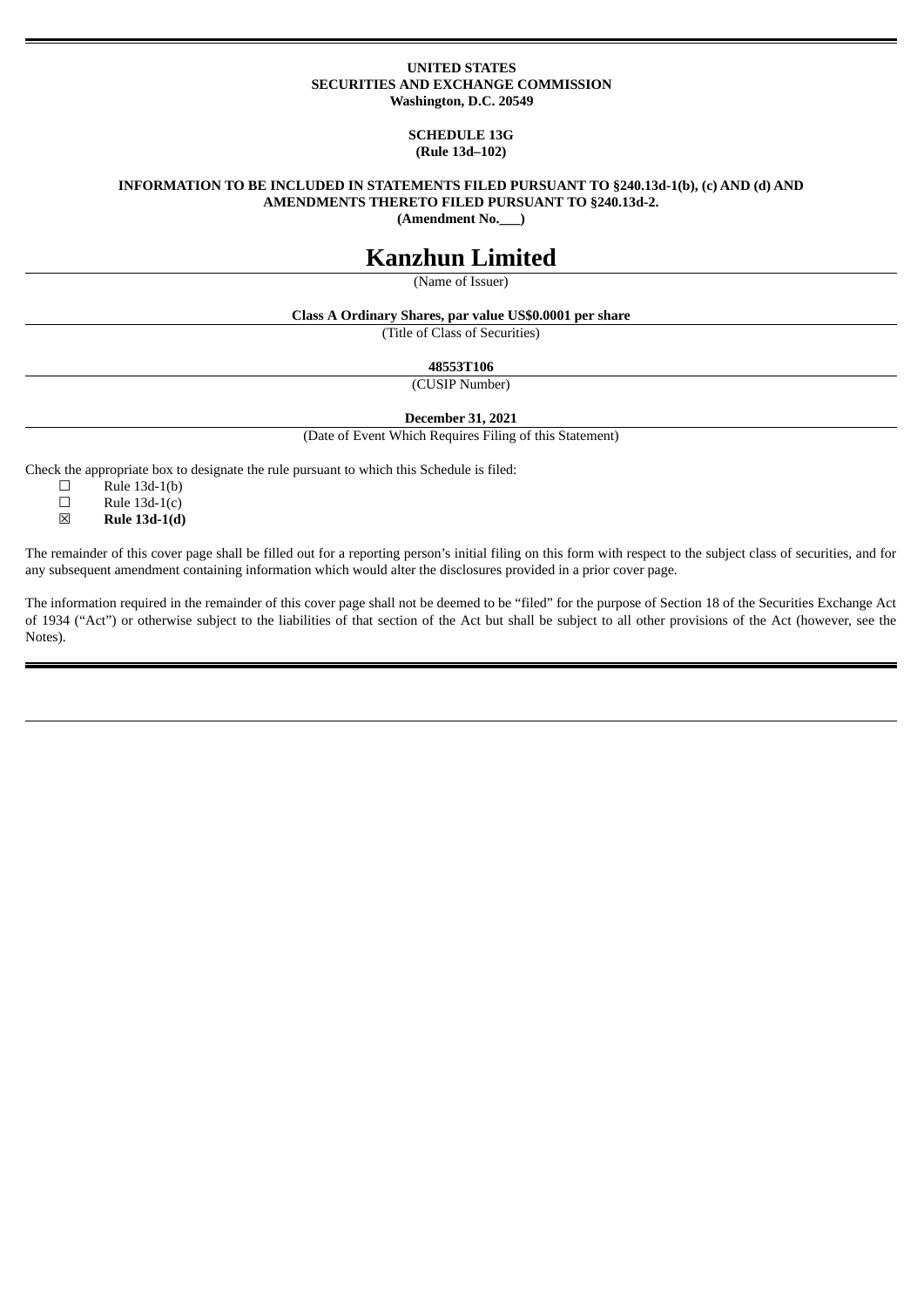#### **CUSIP No. 48553T106**

- 1. Names of Reporting Persons **Banyan Partners Fund II, L.P.** 2. Check the Appropriate Box if a Member of a Group (See Instructions) (a)  $\qquad \qquad \text{o}$ <br>(b)  $\qquad \qquad \text{x}$ **(b) x(1)** 3. SEC Use Only 4. Citizenship or Place of Organization **Cayman Islands** Number of Shares Beneficially Owned by Each Reporting Person With 5. Sole Voting Power **0** 6. Shared Voting Power **52,703,553 Class A ordinary shares (2)** 7. Sole Dispositive Power **0** 8. Shared Dispositive Power **52,703,553 Class A ordinary shares (2)** 9. Aggregate Amount Beneficially Owned by Each Reporting Person **52,703,553 Class A ordinary shares (2)**
	- 10. Check if the Aggregate Amount in Row (9) Excludes Certain Shares (See Instructions) o
	- 11. Percent of Class Represented by Amount in Row (9) **8.0% of Class A ordinary shares (or 6.6% of the total ordinary shares) (3)**
	- 12. Type of Reporting Person (See Instructions) **PN**
- (1) This statement on Schedule 13G is filed by Banyan Partners Fund II, L.P. ("Banyan Fund II") and Banyan Partners II Ltd. ("Banyan II GP", collectively with Banyan Fund II, the "Reporting Persons"). The Reporting Persons expressly disclaim status as a "group" for purposes of this Schedule 13G.
- (2) Such 52,703,553 Class A ordinary shares are held by Banyan Fund II directly. Banyan II GP is the general partner of Banyan Fund II, and as such, may exercise voting and dispositive power over the shares held by Banyan Fund II.
- (3) Calculation is based on 799,900,150 ordinary shares issued and outstanding (assuming the underwriters did not exercise their option to purchase additional American depositary shares of the Issuer), consisting of 659,069,749 Class A ordinary shares and 140,830,401 Class B ordinary shares, as reported in the Issuer's final prospectus filed with the Securities and Exchange Commission pursuant to Rule 424(b)(4) on June 14, 2021 (the "Issuer's 424B4 Filing"). Each Class A ordinary share is entitled to one vote, and each Class B ordinary share is entitled to 15 votes and is convertible into one Class A ordinary share at any time by the holder thereof. Class A ordinary shares are not convertible into Class B ordinary shares under any circumstances. Accordingly, and based on the foregoing, the Class A ordinary shares beneficially owned by the Banyan Fund II represent approximately 1.9% of the aggregate voting power of the total issued and outstanding ordinary shares of the Issuer.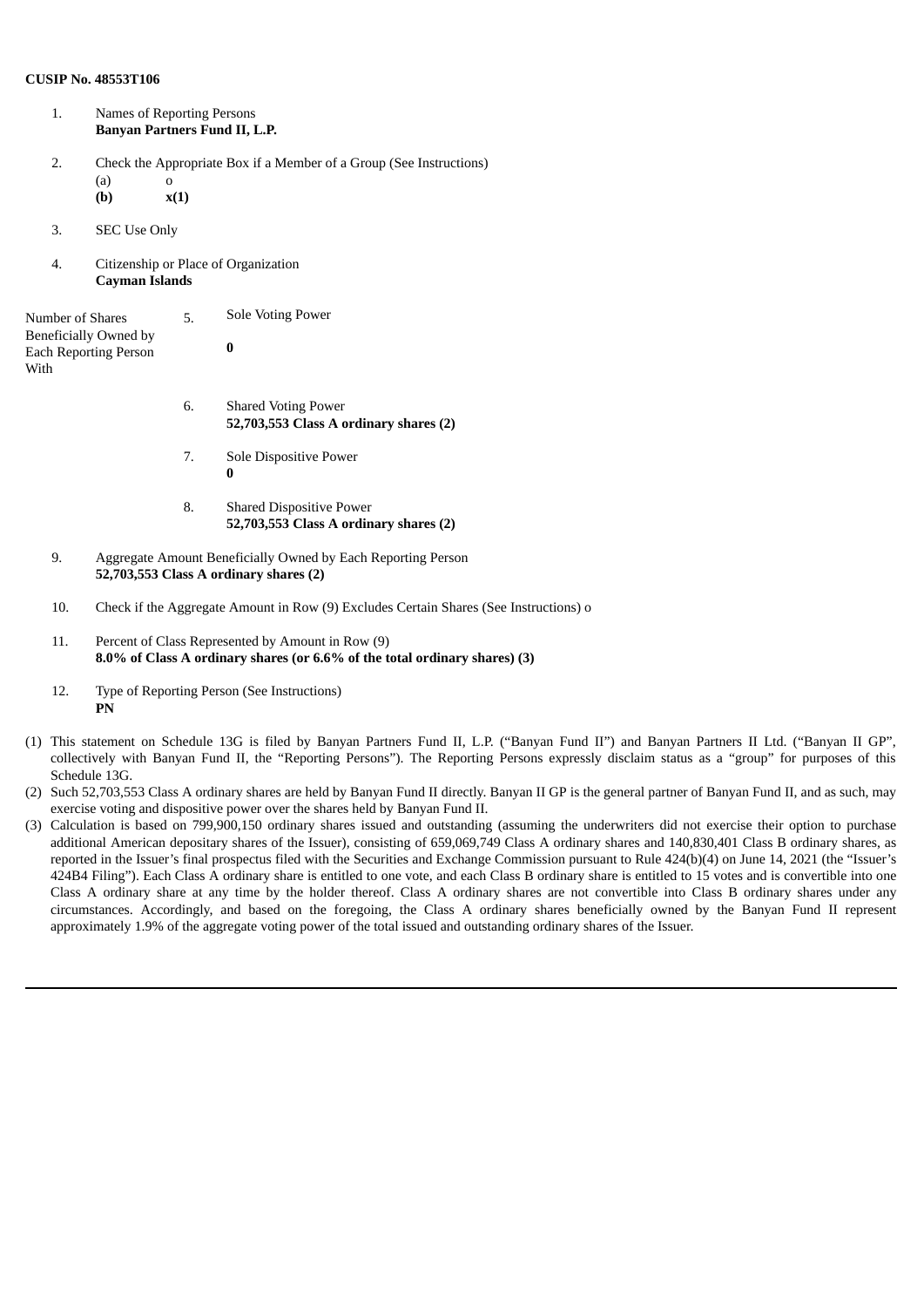#### **CUSIP No. 48553T106**

- 1. Names of Reporting Persons **Banyan Partners II Ltd.** 2. Check the Appropriate Box if a Member of a Group (See Instructions) (a)  $\qquad \qquad \textbf{0}$ <br>(b)  $\qquad \qquad \textbf{x}$ **(b) x(1)** 3. SEC Use Only 4. Citizenship or Place of Organization **Cayman Islands** Number of Shares Beneficially Owned by Each Reporting Person With 5. Sole Voting Power **0** 6. Shared Voting Power **52,703,553 Class A ordinary shares (2)** 7. Sole Dispositive Power **0** 8. Shared Dispositive Power **52,703,553 Class A ordinary shares (2)** 9. Aggregate Amount Beneficially Owned by Each Reporting Person **52,703,553 Class A ordinary shares (2)**
	- 10. Check if the Aggregate Amount in Row (9) Excludes Certain Shares (See Instructions) o
	- 11. Percent of Class Represented by Amount in Row (9) **8.0% of Class A ordinary shares (or 6.6% of the total ordinary shares) (3)**
	- 12. Type of Reporting Person (See Instructions) **CO**
- (1) This statement on Schedule 13G is filed by the Reporting Persons. The Reporting Persons expressly disclaim status as a "group" for purposes of this Schedule 13G.
- (2) Represents 52,703,553 Class A ordinary shares directly held by Banyan Fund II. Banyan II GP is the general partner of Banyan Fund II, and as such, may exercise voting and dispositive power over the shares held by Banyan Fund II.
- (3) Calculation is based on 799,900,150 ordinary shares issued and outstanding (assuming the underwriters did not exercise their option to purchase additional American depositary shares of the Issuer), consisting of 659,069,749 Class A ordinary shares and 140,830,401 Class B ordinary shares, as reported in the Issuer's 424B4 Filing. Each Class A ordinary share is entitled to one vote, and each Class B ordinary share is entitled to 15 votes and is convertible into one Class A ordinary share at any time by the holder thereof. Class A ordinary shares are not convertible into Class B ordinary shares under any circumstances. Accordingly, and based on the foregoing, the Class A ordinary shares beneficially owned by the Banyan II GP represent approximately 1.9% of the aggregate voting power of the total issued and outstanding ordinary shares of the Issuer.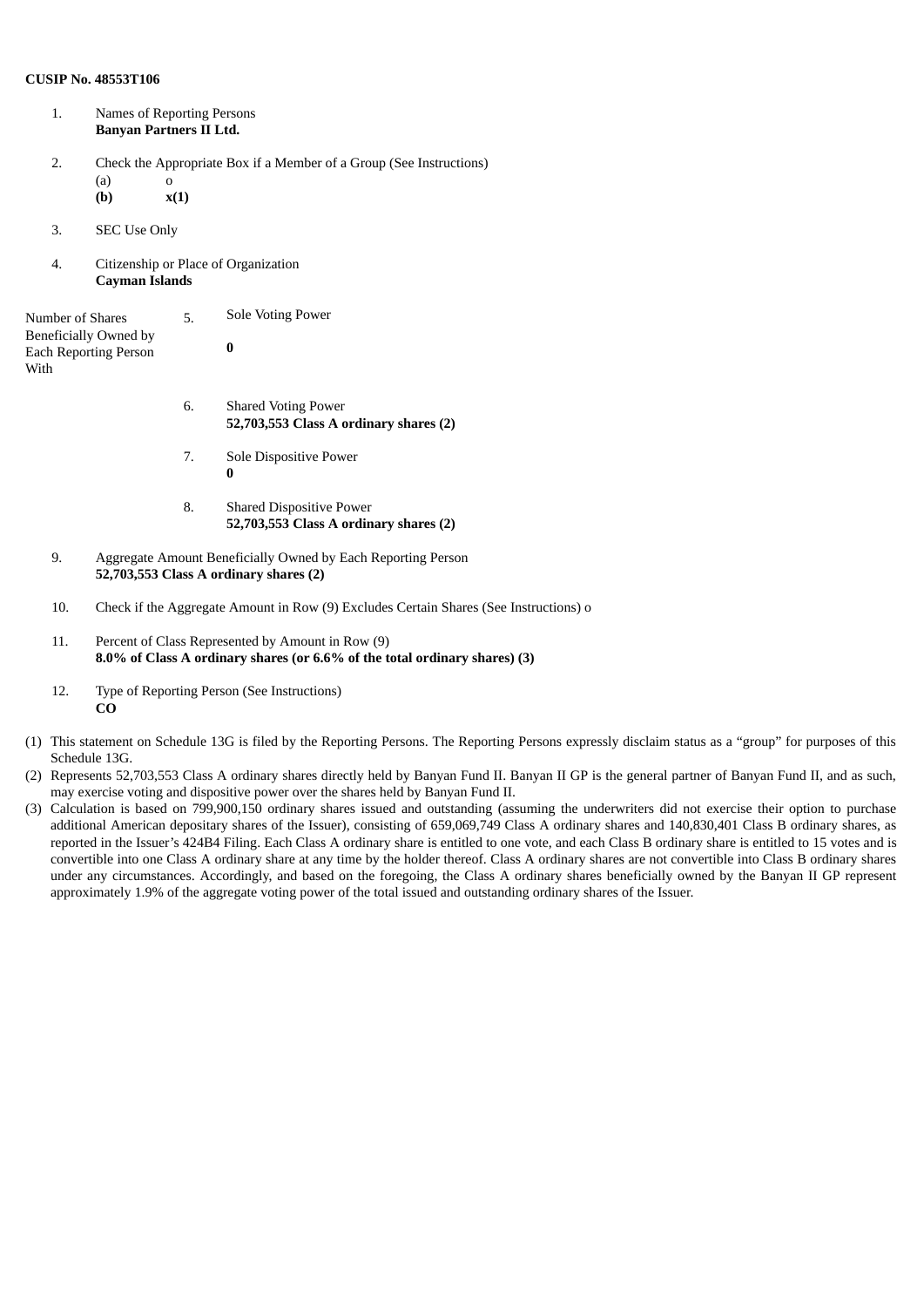| Item 1. |     |                                                                                     |  |  |  |  |  |  |  |
|---------|-----|-------------------------------------------------------------------------------------|--|--|--|--|--|--|--|
|         | (a) | Name of Issuer                                                                      |  |  |  |  |  |  |  |
|         |     | Kanzhun Limited                                                                     |  |  |  |  |  |  |  |
|         | (b) | Address of Issuer's Principal Executive Offices                                     |  |  |  |  |  |  |  |
|         |     | 18/F, GrandyVic Building                                                            |  |  |  |  |  |  |  |
|         |     | Taiyanggong Middle Road                                                             |  |  |  |  |  |  |  |
|         |     | Chaoyang District, Beijing 100020                                                   |  |  |  |  |  |  |  |
|         |     | People's Republic of China                                                          |  |  |  |  |  |  |  |
| Item 2. |     |                                                                                     |  |  |  |  |  |  |  |
|         | (a) | Name of Person Filing                                                               |  |  |  |  |  |  |  |
|         |     | Banyan Partners Fund II, L.P. ("Banyan Fund II")                                    |  |  |  |  |  |  |  |
|         |     | Banyan Partners II Ltd. ("Banyan II GP")                                            |  |  |  |  |  |  |  |
|         | (b) | Address of Principal Business Office or, if none, Residence                         |  |  |  |  |  |  |  |
|         |     | The address of each of Banyan Partners Fund II, L.P. and Banyan Partners II Ltd.is: |  |  |  |  |  |  |  |
|         |     | c/o Walkers Corporate Limited                                                       |  |  |  |  |  |  |  |
|         |     | 190 Elgin Avenue                                                                    |  |  |  |  |  |  |  |
|         |     | George Town                                                                         |  |  |  |  |  |  |  |
|         |     | Grand Cayman, KY1-9008                                                              |  |  |  |  |  |  |  |
|         |     | Cayman Islands                                                                      |  |  |  |  |  |  |  |
|         | (c) | Citizenship                                                                         |  |  |  |  |  |  |  |
|         |     | Banyan Partners Fund II, L.P.: Cayman Islands                                       |  |  |  |  |  |  |  |
|         |     | Banyan Partners II Ltd.: Cayman Islands                                             |  |  |  |  |  |  |  |
|         | (d) | Title of Class of Securities                                                        |  |  |  |  |  |  |  |
|         |     | Class A Ordinary Shares, par value US\$0.0001 per share                             |  |  |  |  |  |  |  |
|         | (e) | <b>CUSIP Number</b>                                                                 |  |  |  |  |  |  |  |
|         |     | 48553T106                                                                           |  |  |  |  |  |  |  |
|         |     |                                                                                     |  |  |  |  |  |  |  |

Item 3. If this statement is filed pursuant to §§240.13d-1(b) or 240.13d-2(b) or (c), check whether the person filing is a:

Not applicable.

#### **Item 4. Ownership**

The following information with respect to the ownership of Class A ordinary shares by the Reporting Persons filing this statement on Schedule 13G is provided as of December 31, 2021:

|              |             |             |                   |              |                 | Percentage     |
|--------------|-------------|-------------|-------------------|--------------|-----------------|----------------|
|              |             |             |                   | Percentage   | Percentage      | of the         |
| Ordinary     | Shared      | Shared      |                   | of Class A   | of Total        | Aggregate      |
| Shares Held  | Voting      | Dispositive | <b>Beneficial</b> | Ordinary     | Ordinary        | Voting         |
| Directly (1) | Power $(1)$ | Power $(1)$ | Ownership (1)     | Shares(1)(3) | Shares $(1)(3)$ | Power $(1)(3)$ |
| 52,703,553   | 52,703,553  | 52,703,553  | 52,703,553        | 8.0%         | 6.6%            | 1.9%           |
|              | 52,703,553  | 52,703,553  | 52,703,553        | 8.0%         | 6.6%            | 1.9%           |
|              |             |             |                   |              |                 |                |

(1) Represents the number of shares beneficially owned by the Reporting Persons as of December 31, 2021.

(2) Banyan Partners II Ltd. is the general partner of Banyan Partners Fund II, L.P., and as such, may exercise voting and dispositive power over the shares held by Banyan Partners Fund II, L.P.

(3) The Reporting Persons in the aggregate beneficially own 8.0% of the outstanding Class A ordinary shares, 6.6% of the total outstanding ordinary shares and 1.9% of the aggregate voting power. The Reporting Persons expressly disclaim status as a "group" for purposes of this Schedule 13G. Each of the Reporting Persons may be deemed to beneficially own the percentage of Class A ordinary shares listed above which is calculated based on 659,069,749 outstanding Class A ordinary shares (assuming the underwriters did not exercise their option to purchase additional American depositary shares of the Issuer) as reported in the Issuer's 424B4 Filing. Each of the Reporting Persons may be deemed to beneficially own the percentage of the total ordinary shares listed above which is calculated based on 659,069,749 outstanding Class A ordinary shares (assuming the underwriters did not exercise their option to purchase additional American depositary shares of the Issuer) and 140,830,401 outstanding Class B ordinary shares as reported in the Issuer's 424B4 Filing. Each Class A ordinary share is entitled to one vote, and each Class B ordinary share is entitled to 15 votes. Accordingly, and based on the foregoing, each of the Reporting Persons may be deemed to beneficially own the percentage of the aggregate voting power of the total issued and outstanding ordinary shares of the Issuer listed above. Each ordinary share (Class A ordinary share or Class B ordinary share) has a par value of US\$0.0001.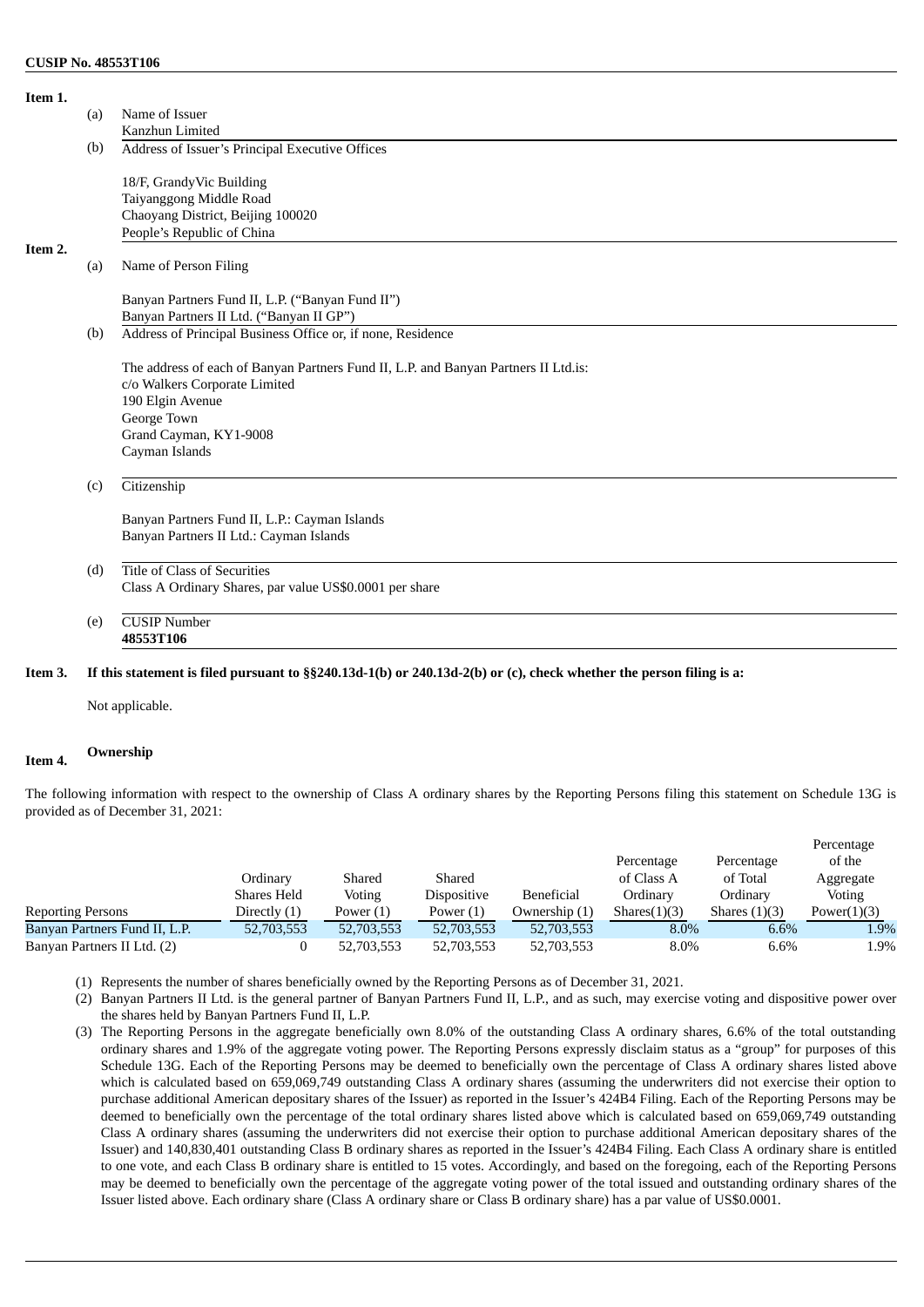#### **Item 5. Ownership of Five Percent or Less of a Class**

If this statement is being filed to report the fact that as of the date hereof the reporting person has ceased to be the beneficial owner of more than five percent of the class of securities, check the following o.

### **Item 6. Ownership of More than Five Percent on Behalf of Another Person**

Not Applicable

#### Item 7. Identification and Classification of the Subsidiary Which Acquired the Security Being Reported on By the Parent Holding Company or **Control Person**

Not Applicable

#### **Item 8. Identification and Classification of Members of the Group** Not Applicable

#### **Item 9. Notice of Dissolution of Group** Not Applicable

### **Item 10. Certification**

Not Applicable

#### **Exhibits:**

Exhibit I: Joint Filing Agreement by and between Banyan Partners Fund II, L.P. and Banyan Partners II Ltd.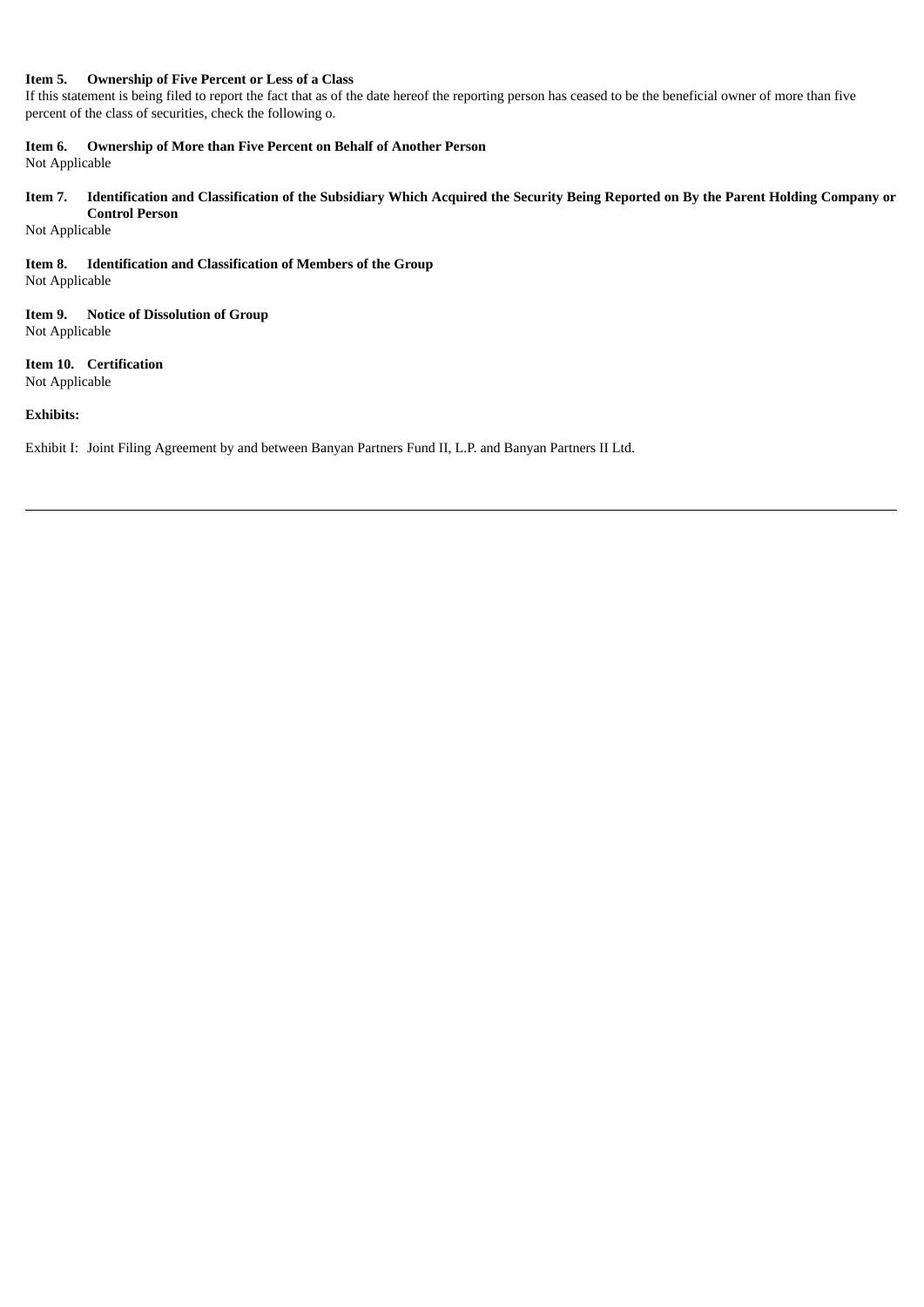#### **SIGNATURES**

After reasonable inquiry and to the best of my knowledge and belief, I certify that the information set forth in this statement is true, complete and correct.

Dated: February 11, 2022

**BANYAN PARTNERS FUND II, L.P.** By: Banyan Partners II Ltd.

By: /s/ Peter Wong Name: Peter Wong Title: Authorized Signatory

#### **BANYAN PARTNERS II LTD.**

By: /s/ Peter Wong Name: Peter Wong Title: Authorized Signatory